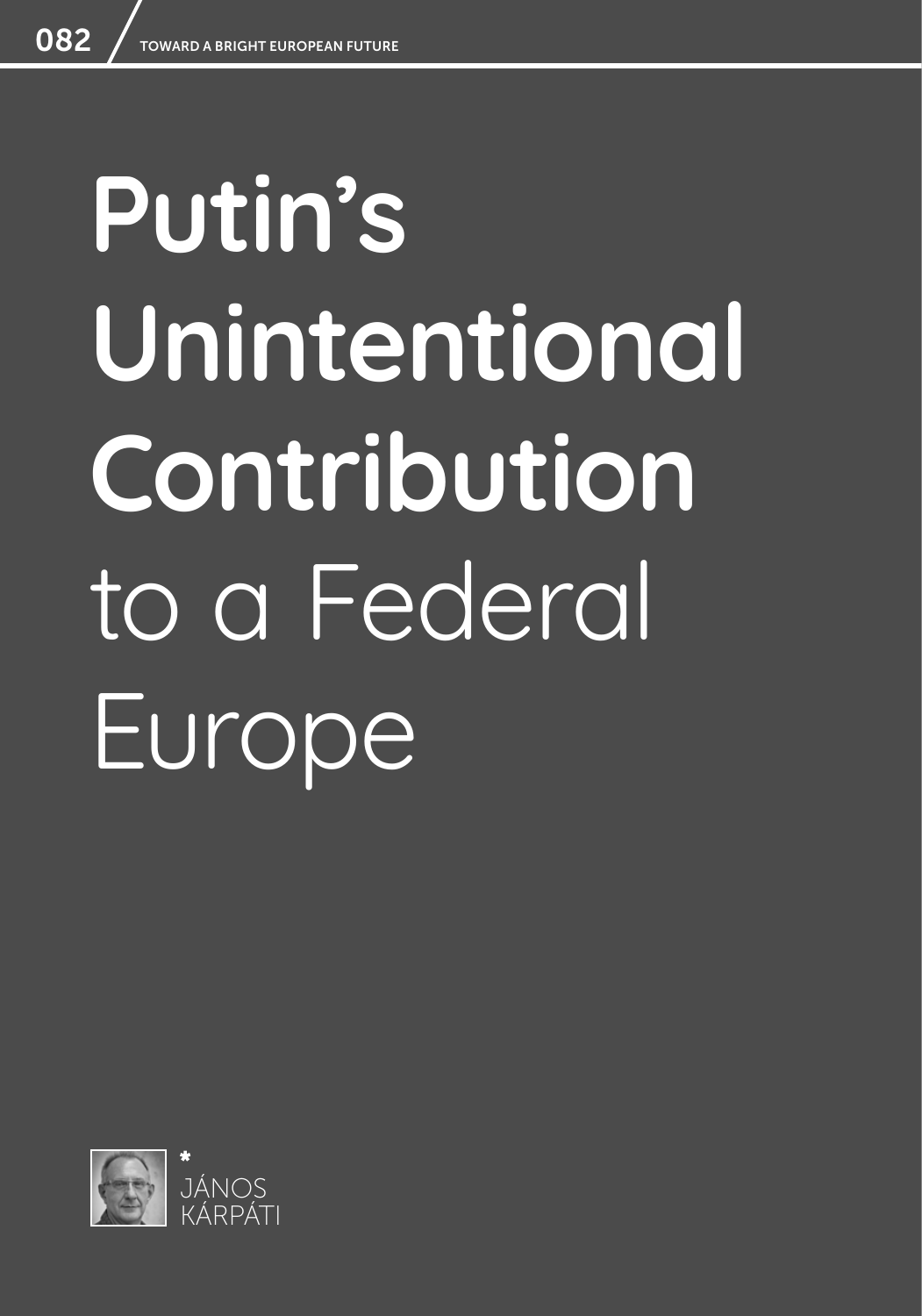**At the time of writing this article,**<br>
a brutal military aggression by<br>
Russia on Ukraine is underway.<br>
How this war will end is still un-<br>
clear, although Russian military<br>
superiority is evident, and NATO – in order a brutal military aggression by Russia on Ukraine is underway. How this war will end is still unclear, although Russian military to avoid a third world war – is not engaging in a direct fight against Russia. Nevertheless, Western nations are granting military support to Ukraine, and early assessments of a quick Russian military victory in a "Blitzkrieg" have proven to be unfounded.

Irrespective of the final outcome of this war, however, Vladimir Putin's decision to attack a sovereign European country seems to have cemented Western cohesion on the old continent – both rhetorically and practically. The depth of new sanctions against Russia are unprecedented. It remains to be seen how effective these sanctions are going to be, but the direction is clear: Europe speaks almost with one voice.

This phenomenon will have an inevitable impact on the ideas of the European future as well. Those favoring deeper integration and unity in a more federal Europe – especially those who say there is an urgent need for a really common European foreign, security, and defense policy – are going to have fresh arguments against the advocates of a Europe of sovereign nations when they hint at the Russian threat.

Nevertheless, the war in Ukraine cannot be considered as the single turning point in the rivalry between these two concepts: it only strengthens a trend – or eventually even crowns a process – which can be observed since the elections to the European Parliament in 2019, when Eurosceptic parties performed below their expectations and the hopes of Hungarian Prime Minister Viktor Orbán to build a strong group of rightist parties on the European level were crushed.

## ILLIBERALISM AND EUROSCEPTICISM

Viktor Orbán plays a unique role in the struggle between the two main European concepts mentioned above, which, with some simplification, can be referred to as *integrationist* and *Eurosceptic* concepts. PM Orbán's narrative of sovereign European nations is connected with his illiberal state slogan and, what is even more important, with his illiberal practices.

Western European Eurosceptic forces are not in power at the present time and the upcoming French presidential election does not foretell a change either. Being in opposition, these forces evidently do not advocate the weakening of checks and balances and do not say they would undermine the rights of minority groups, the rule of law, or the foundations of liberal democracy. They criticize (and sometimes even attack) the Brussels bureaucracy and say more power should remain in the competence of member states. Their concerns are largely related to the handling of migration, reflecting

99 VIKTOR ORBÁN PLAYS A UNIQUE ROLE IN THE STRUGGLE BETWEEN THE TWO MAIN EUROPEAN CONCEPTS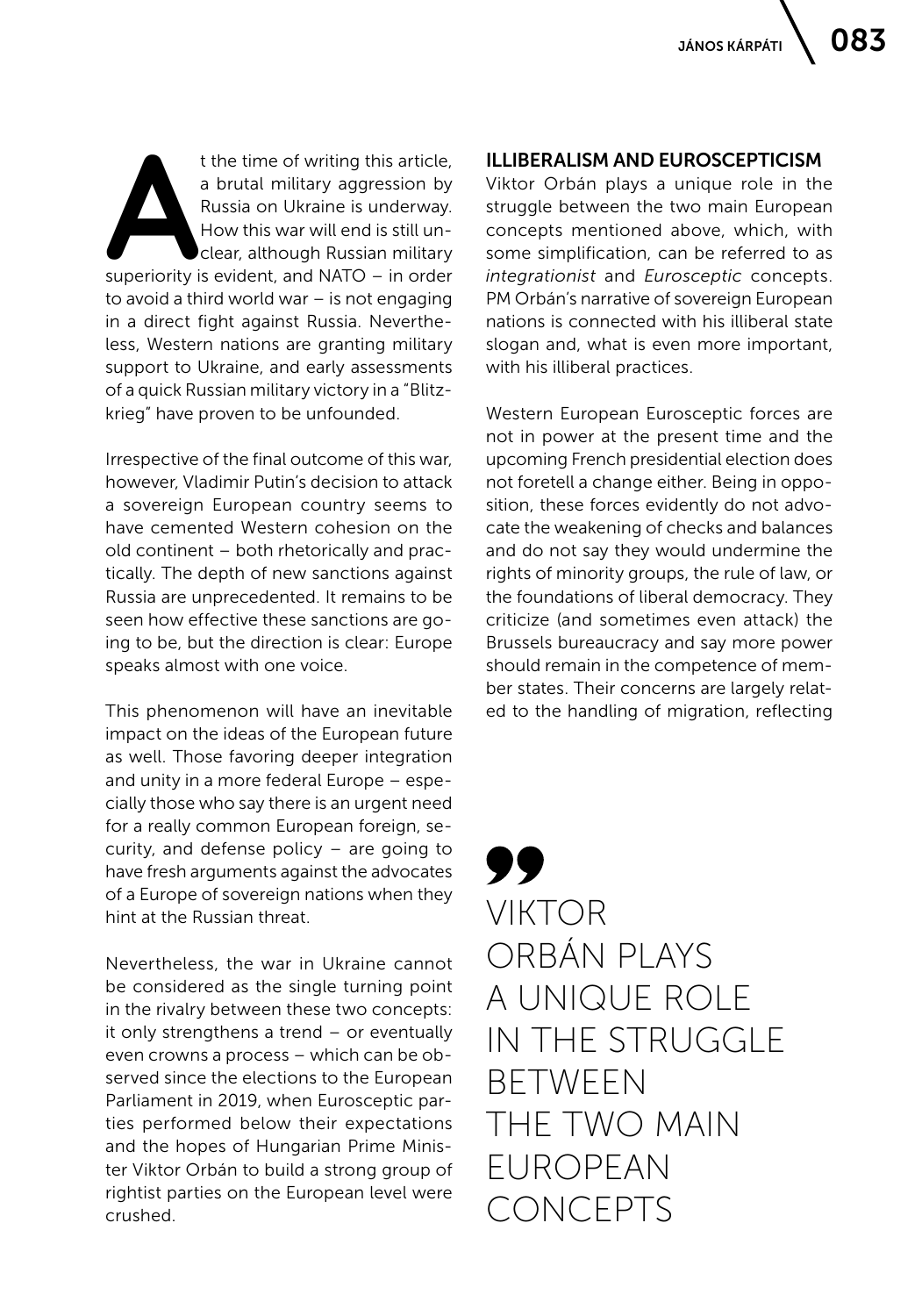## 99 VIKTOR ORBÁN USED THE TERM *ILLIBERALISM* FOR THE FIRST TIME IN JULY 2014, I.E., AFTER THE RUSSIAN ANNEXATION OF CRIMEA AND BEFORE THE FIRST REFUGEE WAVE

a strong opposition to the alleged multiculturalism of Brussels<sup>1</sup>.

This attitude can be illustrated for example by an article of *The Independent*, dated April 18, 2017, stating that Marine Le Pen has claimed she will "protect France" with a vow to suspend immigration and defend the country against the threat of "savage globalization"2.

The rise of Euroscepticism was primarily caused by the refugee wave in 2015, and its decline can be attributed to the easing of this phenomenon. (The war in Ukraine may change that.) Eurosceptics may be more

radical or less radical in demanding *less Europe*, but they do not demand *less democracy*, at least not in general terms<sup>3</sup>. The principle of subsidiarity, i.e., attributing more importance to the lower decision-making layers, e.g., that regions can be, theoretically, a useful answer to several – though not all – questions raised by Euroscepticism, as it is usually understood in Western Europe. This is not the case with Orbán's Euroscepticism mixed with illiberalism.

Without going into sophisticated details of what Fereed Zakaria wrote about the illiberal state, we can conclude that Viktor Orbán's definition is twofold: his illiberalism is the opposition of liberal democracy as a political structure on the one hand and the opposition of liberal political forces on the other hand. Against liberal democracy, his offer is the so-called "regime of national collaboration<sup>"4</sup> with strong leadership – in his words: "the central force field"<sup>5 -</sup> which practically means the lack of checks and balances. A remaining democratic component is that elections still exist, although the circumstances are far from fair. Against liberal parties, Orbán's offer is conservatism, with an emphasis on the traditional values of Christianity.

Orbán does not make a clear difference between these two layers. According to his narrative, as it is repeatedly reflected in his speeches, liberal democracy means liberals hold power, which would mean that liberals are happy only if they are in power<sup>6</sup>. In his

<sup>1</sup> See: [https://www.independent.co.uk/news/world/eu](https://www.independent.co.uk/news/world/europe/french-elections-latest-marine-le-pen-immigration-suspend-protect-france-borders-front-national-fn-a7689326.html)[rope/french-elections-latest-marine-le-pen-immigra](https://www.independent.co.uk/news/world/europe/french-elections-latest-marine-le-pen-immigration-suspend-protect-france-borders-front-national-fn-a7689326.html)[tion-suspend-protect-france-borders-front-national](https://www.independent.co.uk/news/world/europe/french-elections-latest-marine-le-pen-immigration-suspend-protect-france-borders-front-national-fn-a7689326.html)[fn-a7689326.html](https://www.independent.co.uk/news/world/europe/french-elections-latest-marine-le-pen-immigration-suspend-protect-france-borders-front-national-fn-a7689326.html)

<sup>&</sup>lt;sup>3</sup> It must be noted, however, that certain democratic backsliding could be observed in Italy concerning the human rights of refugees during the period when Matteo Salvini's League party was in power.

<sup>4</sup> [https://www.academia.edu/35905650/The\\_name\\_of\\_](https://www.academia.edu/35905650/The_name_of_the_game_The_Regime_of_National_Collaboration ) the game The Regime of National Collaboration

<sup>5</sup> [https://2010-2014.kormany.hu/en/prime-minister-s](https://2010-2014.kormany.hu/en/prime-minister-s-office/the-prime-ministers-speeches/prime-minister-viktor-orban-s-speech-on-hir-tv-s-versus-programme  )[office/the-prime-ministers-speeches/prime-minister](https://2010-2014.kormany.hu/en/prime-minister-s-office/the-prime-ministers-speeches/prime-minister-viktor-orban-s-speech-on-hir-tv-s-versus-programme  )[viktor-orban-s-speech-on-hir-tv-s-versus-programme](https://2010-2014.kormany.hu/en/prime-minister-s-office/the-prime-ministers-speeches/prime-minister-viktor-orban-s-speech-on-hir-tv-s-versus-programme  )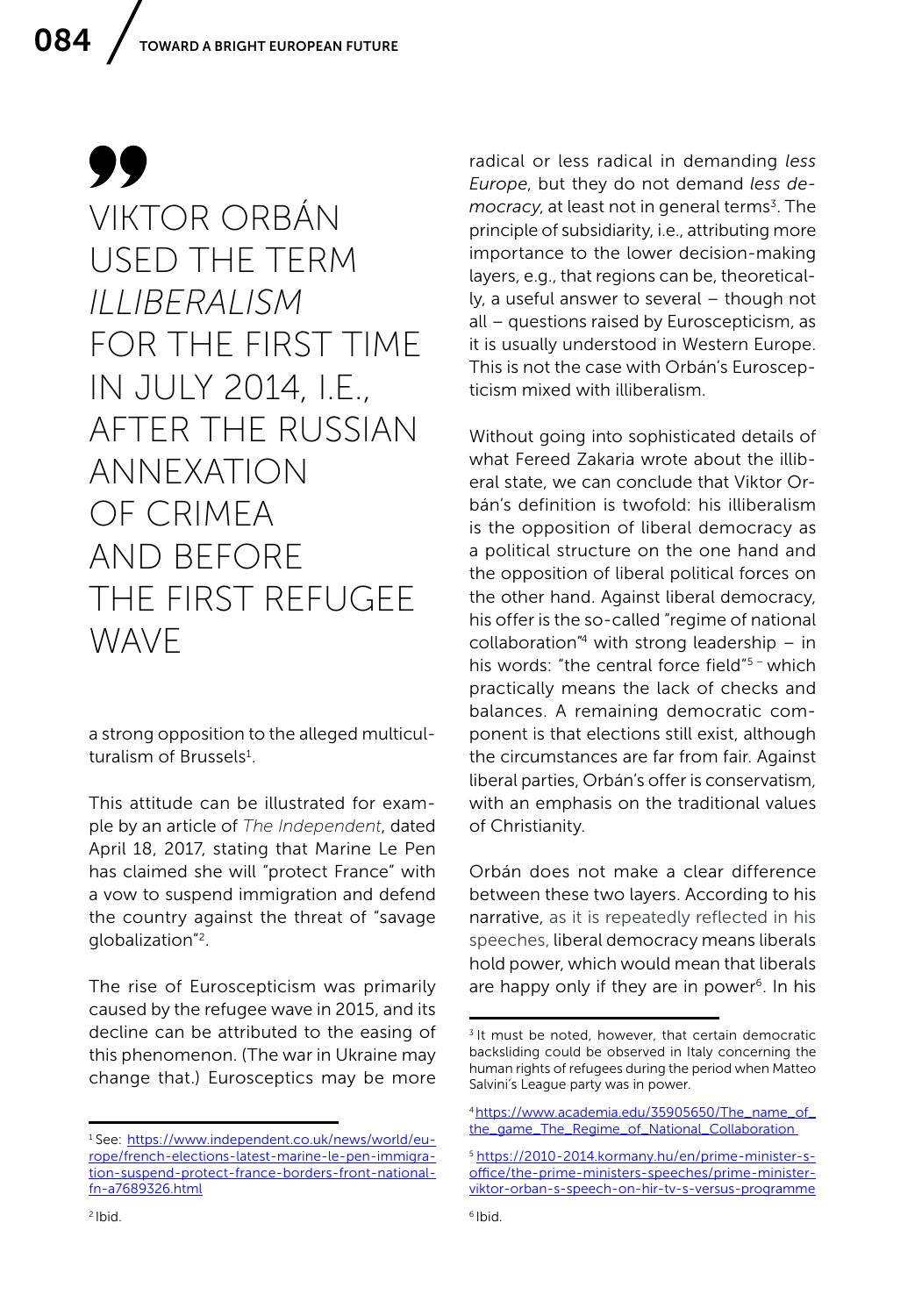085

# 99 THE LESS INTEGRATION, THE MORE ROOM FOR MANEUVERING FOR ILLIBERAL PRACTICES

eyes, Christian democrats, if they are happy in a liberal democracy, are not really Christian democrats; in fact, they have given up their principles and deferred to the will of liberals. This came up several times in his speeches after Fidesz had to leave the European People's Party. Orbán says he wants to build a Christian democracy, but it is not equal to Christian democrats holding governmental power in a liberal democracy. Instead, it means his democracy is not liberal, but Christian – or, with another word, *illiberal*.

This play upon words has an important role in the domestic political communication of Fidesz, the governing party, because it creates confusion over the meaning of 'Christian democracy'. It implies you either have liberalism or Christian democracy, and so politics is about who can be victorious over the rivals, once and for all.

## UNDERSTANDING ILLIBERLISM

It is important to note that Viktor Orbán used the term *illiberalism* for the first time in July 2014, i.e., after the Russian annexation of Crimea and before the first refugee wave. This fact indicates that illiberalism was not an answer to the migration crisis – it was already an existing tool to handle the migration crisis in Orbán's hands. It also indicates that promoting the idea of illiberalism may have been inspired, at least partly, by Vladimir Putin's – then successful – move against Ukraine.

The question arises of whether illiberalism can be an acceptable alternative model to liberal democracy within the European Union, which is essentially based upon liberal democracy. In my assessment, the answer can only be *yes* in the case of the level of European integration being very weak and the idea of a Europe of sovereign nations being widely accepted.

The less integration, the more room for maneuvering for illiberal practices. If we realize this, it is clear that for Orbán, the Eurosceptic model for the future of Europe is a must if he wants to maintain the legitimacy of his illiberal state within the Union. (I do not speculate if he wants to remain in the EU at all.) PM Orbán must play on the European field if he wants to secure the foundations of his regime at home. And, in order to play on the European field, he needs allies.

Concerning Western ideological allies, Zoltan Bretter in his essay about the regime of national collaboration writes:

*"It has all started with a reinterpretation of the meaning of 1968. Following Nicolas Sarkozy's campaign speech, as he was running for presidency in France in May, Viktor Orbán delivered his lecture on July 21, 2007. (…) According to both politicians, 1968 was a counter-revolution that "«shook the very foundations of traditional politics». The leaders of this counterrevolution declared that in order to achieve complete individual freedom the individual must be freed of all ties (…) one must free oneself of the ties that bind the individual to nation, family, language and sexual orientation. (…) However,*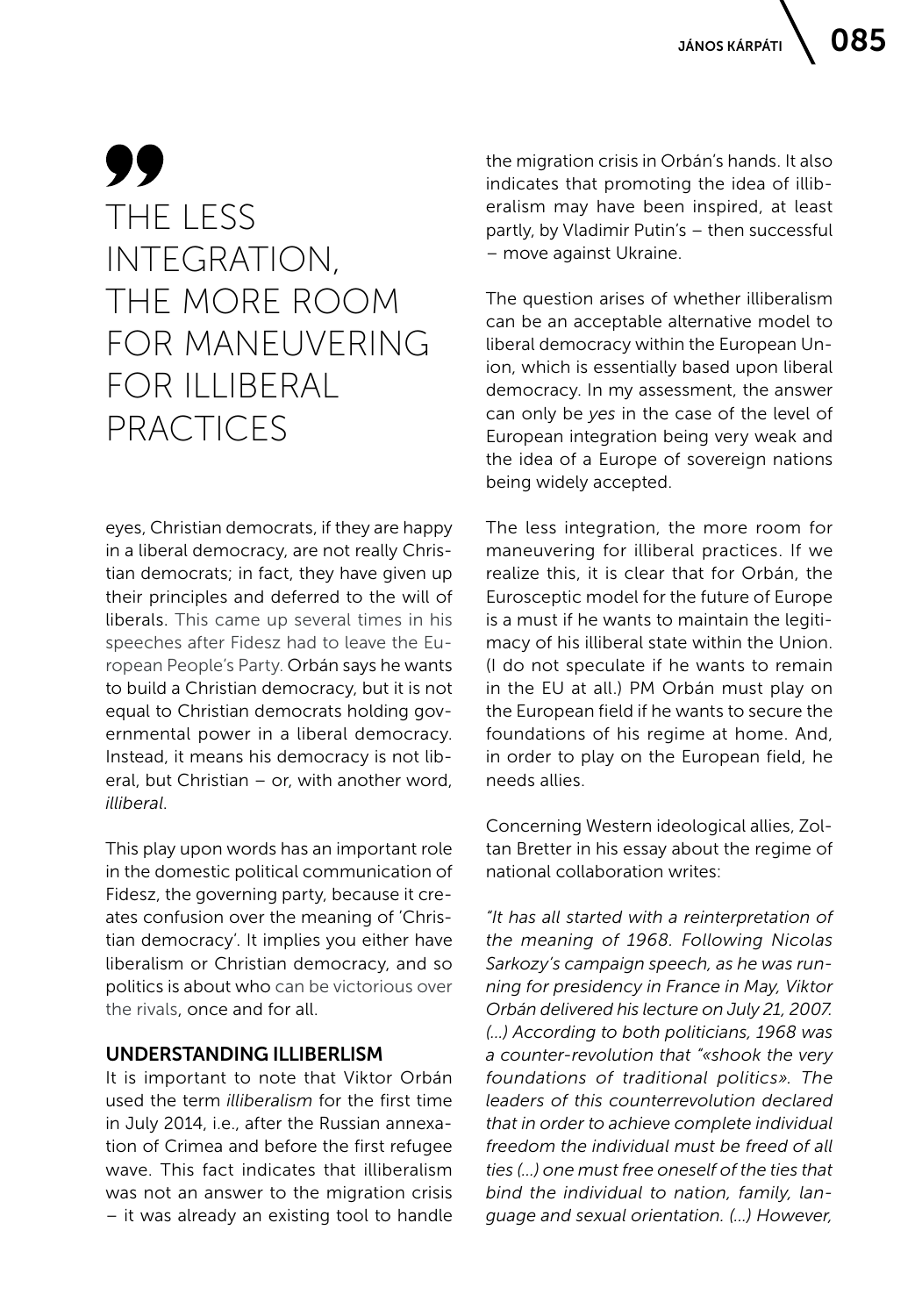*as the counter-revolution, perceived as a creative force behind culture, is by now defunct, the new era of traditionalist politics will regain its leading role in shaping the future of Europe."*<sup>7</sup>

In 2007, Orbán was not a prime minister any more (he had lost the elections in 2002 and 2006), nor was he a prime minister yet – to be reelected with a constitutional majority in 2010. He was working on returning to power and, as part of this preparation process, he engaged himself with traditionalism with this lecture.

The reference to this speech may explain the emphasis on *traditionalist politics* but it does not give an answer to the *less Europe*  demand, since, in theory, traditionalism in itself could also be one of the contenders aspiring for the position of the mainstream course in Europe. If traditionalism was the mainstream course within the EU, traditionalists would not need to be Eurosceptic – on the contrary, they would advocate as much integration as possible.

Indeed, Euroscepticism for Orbán is only "the next best thing". From the mid-2010s, he tried to lead a European traditionalist attack against the EU, which he branded as unfaithful to the traditional Christian roots. However, as a result of the 2019 elections to the European Parliament, he had to realize that the expected breakthrough did not take place – the People's Party (moderate right) and the social democrats (moderate left), together with the Renew faction (liberals), have preserved their majority. Orbán was forced to retreat, and – instead of trying to play a dominant role over Europe – he attempted to gain control over the Visegrad

## 77 PM ORBÁN MUST PLAY ON THE EUROPEAN FIELD IF HE WANTS TO SECURE THE FOUNDATIONS OF HIS REGIME AT HOME

Group, composed, apart from Hungary, of Poland, the Czech Republic, and Slovakia.

The common denominator between these four countries is that they are relatively new eastern member states, and thus net beneficiaries of EU funds. Now, the real question is if this common denominator can be a sound foundation of an alternative vision of the European future, opposing the mainstream European project.

## THE HISTORICAL TURNING POINT: MAASTRICHT

In a speech delivered on June 19, 2021, Hungarian Prime Minister Viktor Orbán summarized his views on the future of Europe in seven key points. His basic statement was that the continent is heading towards an empire-style European Union. In his view, today's Brussels is being guided by those who see integration not as a *means*, but rather as a *goal*, a goal for its own sake. PM Orbán claimed that

*"Brussels has outsourced a considerable portion of its power and has handed it over* 

<sup>7</sup> Bretter Z. (2013) *The Name of the Game: The Regime of National Collaboration – Hungary and Poland in Times of Political Transition. Selected Issues,* a doctoral dissertation, Pająk-Patkowska, B. and M. Rachwał (eds.), Department of Political Studies, University of Pécs.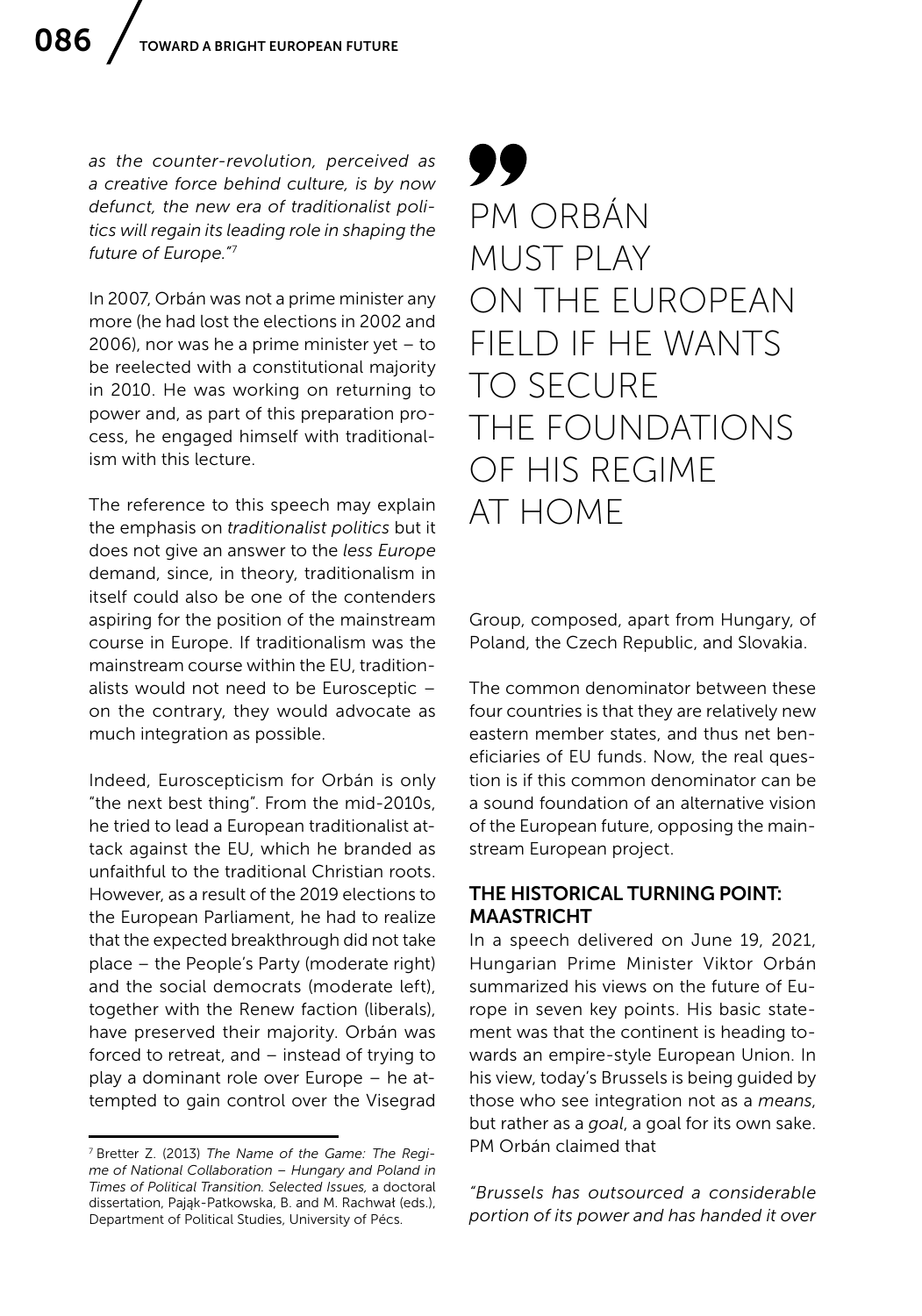*to networks organized and controlled from outside Europe, primarily to the Soros networks and the Democrats of the US behind them."*<sup>8</sup>

He stated that without a common economic success the European Union will fall apart and argued that the next decade would be a period of dangerous challenges: mass migration, epidemics, and pandemics.

Furthermore, he also sharply criticized EU institutions – especially the European Parliament, saying it has proved to be *"a dead-end street as regards European democracy."*9 His last, "ceterum censeo" message touched upon EU enlargement: Serbia must be admitted, he demanded.

Most of these views (and the conclusions PM Orbán drew from them) originated from domestic political considerations. They were basically designed to give a Eurosceptic foundation to his illiberal practices in domestic politics, with the aim of extending his power. He needed to collect arguments against an *enemy* in order to mobilize his supporters, claiming there was a permanent *freedom fight* underway against Brussels and that he himself was the champion of this fight.

As pointed out above, Viktor Orbán was originally not interested in the future of Europe – he was simply interested in keeping power and building in Hungary a firm legal and political structure, his infamous *illiberal democracy*. Brussels, however, was a troubling and more or less hindering factor in building the illiberal state, with different rule-of-law requirements. As a consequence, the headquarters of the EU proved to be an ideal *piñata*. PM Orbán's vision is 99 TRADITIONALISM IN ITSELF COULD ALSO BE ONE OF THE CONTEND-ERS ASPIRING FOR THE POSI-TION OF THE MAIN-STREAM COURSE IN EUROPE

a European Union not strong enough to defend the rule of law, but generous enough to finance underdeveloped economies in eastern member states.

This leads us to partially understand why Orbán has so strongly emphasized the Serbian accession to the EU. Hungary, Serbia's geographical neighbor, would evidently highly benefit from Serbian membership – but this is not the only reason. It may be equally important for PM Orbán to have one more illiberal leader – Aleksandar Vucic, the president of Serbia – among the members of the European Council.

The added value Vucic would represent within the EU in Orbán's eyes is especially important if we consider that the Serbian leadership has traditionally had a close relationship with Russia. The Hungarian Prime Minister's most reliable partner within the EU has been Jaroslaw Kaczynski, the *de facto* leader of Poland. Kaczynski shares – and in a certain respect even exceeds –

<sup>8</sup> [https://primeminister.hu/vikstories/viktor-orbans-add](https://primeminister.hu/vikstories/viktor-orbans-address-conference-entitled-free-thirty-years)[ress-conference-entitled-free-thirty-years](https://primeminister.hu/vikstories/viktor-orbans-address-conference-entitled-free-thirty-years)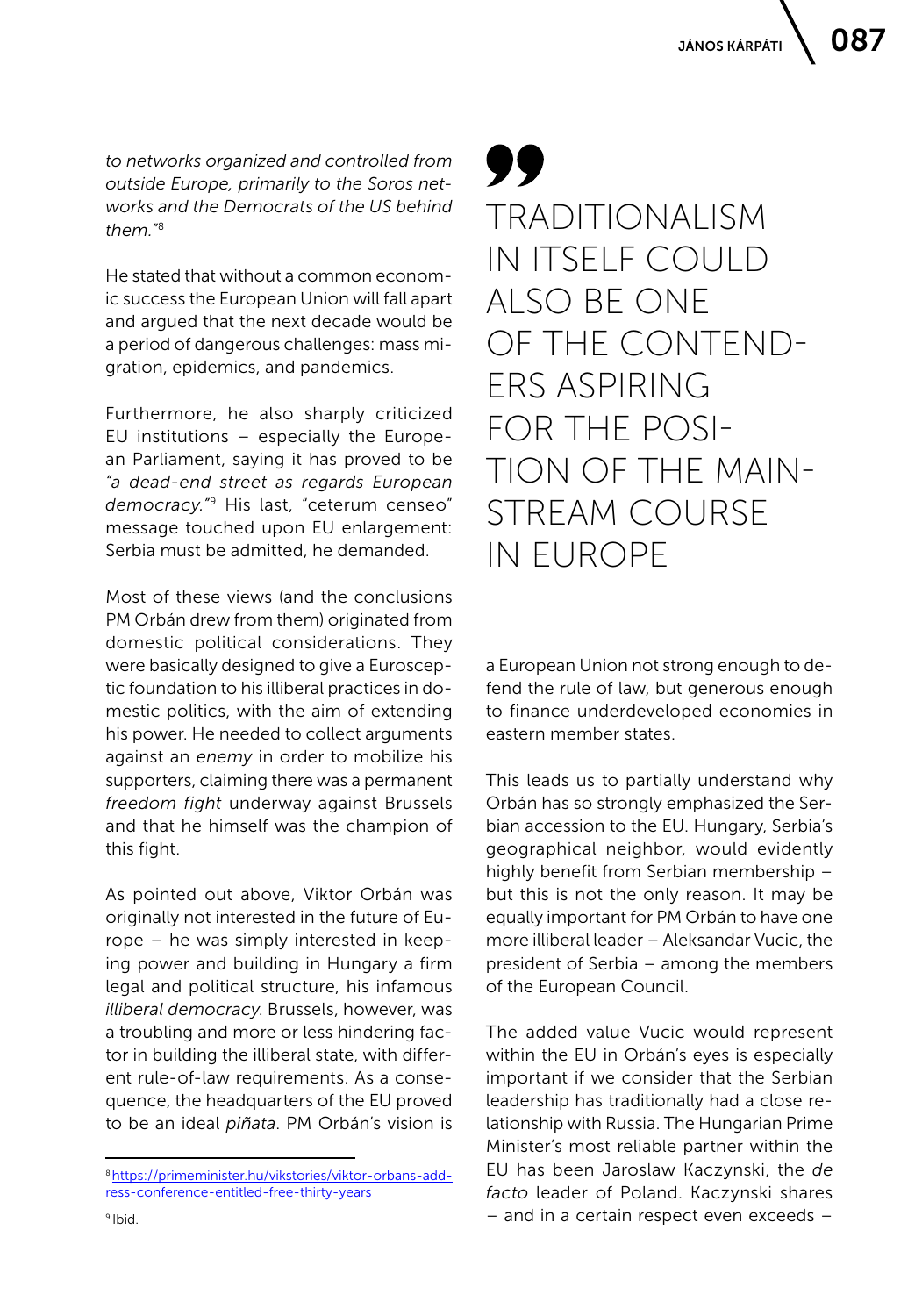99 VIKTOR ORBÁN WAS ORIGINALLY NOT INTERESTED IN THE FUTURE OF EUROPE – HE WAS SIMPLY INTERESTED IN KEEPING POWER AND BUILDING IN HUNGARY A FIRM LEGAL AND POLITICAL STRUCTURE

Orbán's conservatism, traditionalism, and his resistance to the European rule-of-law requirements. On the other hand, he definitely does not share Orbán's friendship with Vladimir Putin and the Hungarian government's so-called 'Opening to the East'.

If Viktor Orbán wants to avoid being disciplined in the EU for violating the rule of law, he may count on the Polish veto. But if the Hungarian PM is trying to keep his attachment to his pro-Russian stance, Poland would not stand by him. With Serbian EU membership, Orbán would be in a stronger position within the European Union. The fact that this Serbian accession has not moved forward as speedily as desired is rather painful for Orbán now since the Russian invasion of Ukraine. However, let us return to the impact of this invasion later.

Looking back, Viktor Orbán's *freedom fight* narrative, which narrowly preceded the migration crisis and practically coincided with Russia's renewed aggressive behavior in the middle of the previous decade, was received by an unexpectedly broad audience. It was strengthened with similar voices heard in several European countries,<sup>10</sup> demanding a halt and even the reversal of the integration process, claiming for less Europe and more sovereignty of free European nations. In most EU member states, however, as already pointed out, these tendencies could not break through and did not become the mainstream political *credo*.

In the academic sphere, supporters of PM Orbán's different vision for Europe usually suggest the return to the times before the Maastricht Treaty. Why Maastricht? Because the Treaty on European Union concluded in 1992 was the turning point in European integration and a presage of a federal Europe. In this Dutch university town, the member states of the European Communities founded the European Union with provisions for a shared European citizenship and the introduction of a single currency, among others.

Former Czech President and Prime Minister Vaclay Klaus, a recognized economist, expressed several times his views on how Europe, in his opinion, lost its way with the Maastricht (and later the Lisbon) Treaty. In his speech entitled "The EU Is Not Europe", $11$  he wrote that both the Maastricht and the Lisbon Treaty (signed in 2007)

<sup>10</sup> For example, France, Italy, the Netherlands, etc.

<sup>&</sup>lt;sup>11</sup> Center for Financial Studies, Goethe University (2019) *CFS Presidential Lectures*, Frankfurt, March 12. Available [online]:<https://www.klaus.cz/clanky/4374>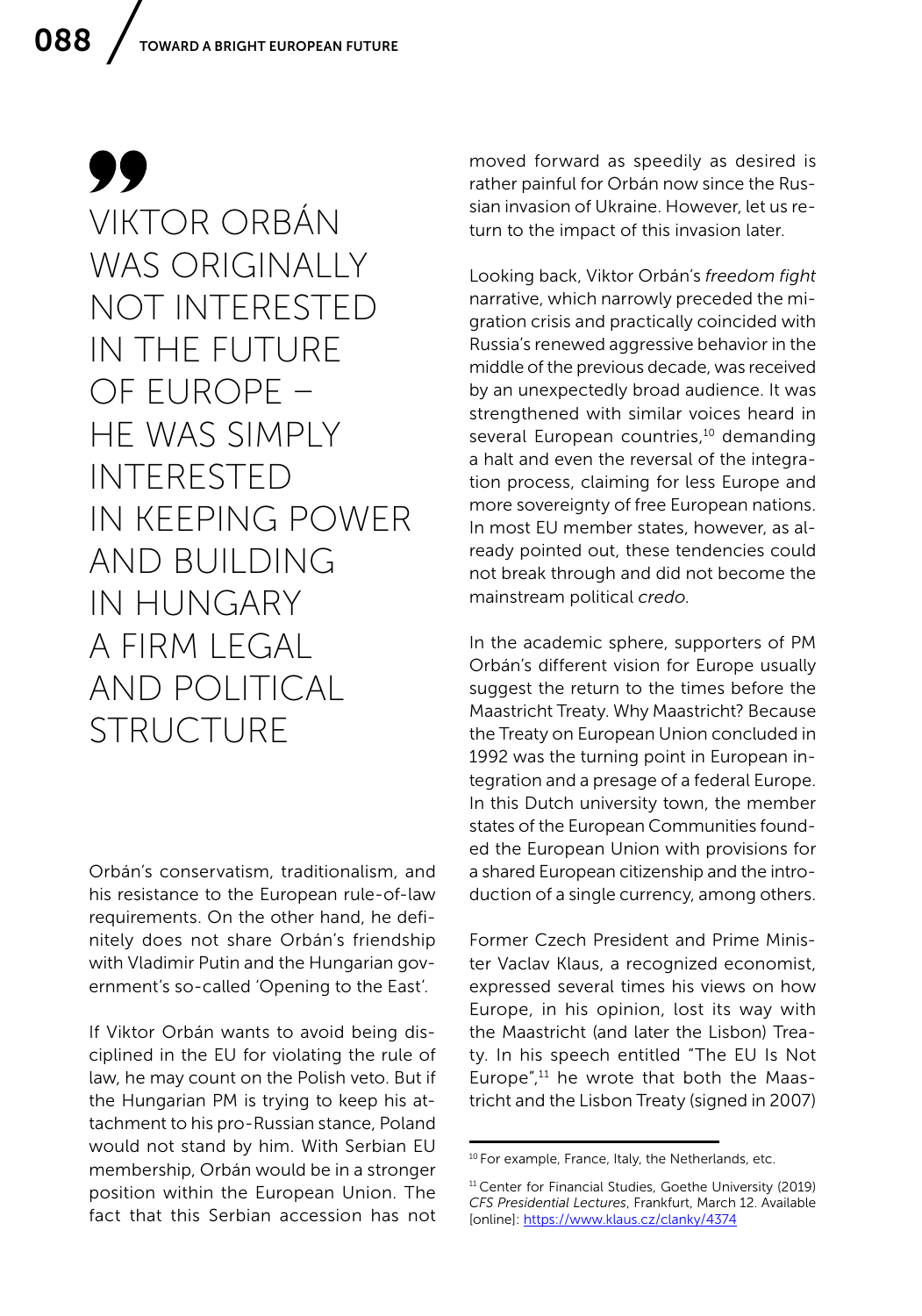089

# 99 THE HUNGARIAN PRIME MINISTER'S MOST RELIABLE PARTNER WITHIN THE EU HAS BEEN JAROSLAW KACZYNSKI, THE *DE FACTO* LEADER OF POLAND

brought about significant changes in the EU (originally EC) arrangements: *"Both of these treaties (…) were in my opinion historic mistakes. They transformed the original concept of integration into something else, into unification" [bold in the original].* These treaties, he argued, pushed the heterogeneous community of sovereign European states into a union of subordinated regions and provinces, and they *"substantially augmented the power of the bureaucratic central agency in Brussels."*<sup>12</sup>

Moreover, Klaus added that the treaties *"suppressed democracy and turned it into a post-democracy (misleadingly called liberal democracy)."*13 He also stated that instead of facilitating the mutually advantageous cooperation of European countries, unification measures – not respecting economic realities – created deep disparities inside Europe:

*"Another unification measure, the liquidation of internal borders inside Europe, was supposed to facilitate the movements of the Europeans inside Europe and to create a new European Man, Homo Europeus [bold by the author]. It had an important side-effect. It led to the mass migration of non-Europeans who mostly didn't come to Europe as future Europeans (…), who don't intend to be assimilated and who don´t want to accept European culture, religion, values, habits, ways of life."*<sup>14</sup>

With this latter sentence quoted, Klaus essentially claims that cultural diversity in Europe is an illusion. He totally neglects the positive experiences of Germany and several other European countries concerning the inclusion of newcomers. He tries to attribute general relevance to extreme cases which, by their nature, always attract more attention in the media than the cases of non-existent successful inclusion.

The claims of Vaclav Klaus give a nearly complete toolbox of argumentation against the further deepening of European integration, which has been regularly repeated by Eurosceptic politicians in different EU countries. There is, however, a big difference between western and eastern member states with respect to the necessary or ideal level of EU financing projects. *Less Europe* in the *frugal* northwest usually goes hand in hand with *less money*, as it was reflected in several statements of, e.g., Dutch and Swedish government politicians, while certain eastern leaders would like to combine *less Europe* with *more money*. But it is not true for all eastern leaders. The picture is changing constantly and, since the beginning of

 $12$  Ibid.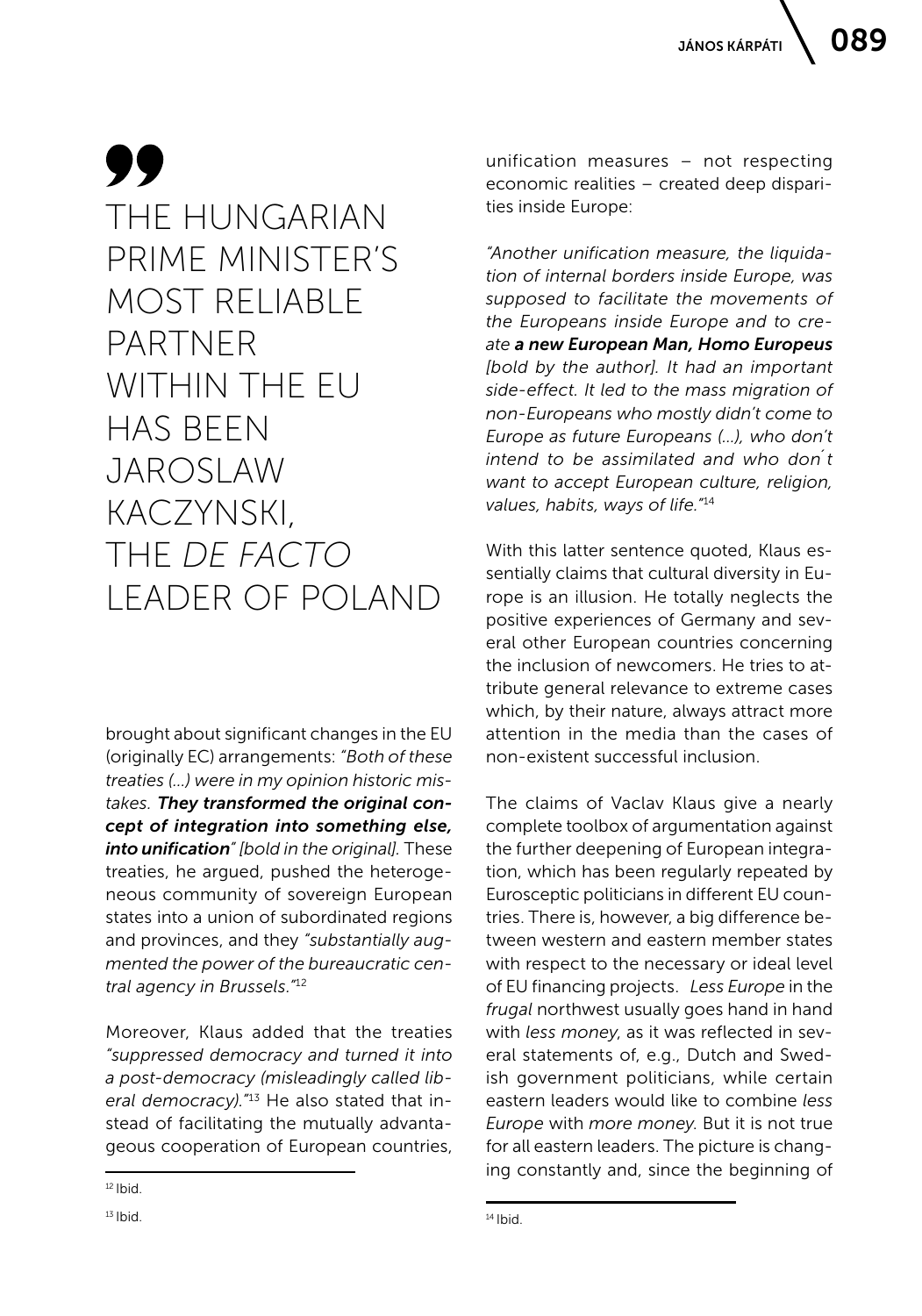## 99 THE PICTURE IS CHANGING CONSTANTLY AND, SINCE THE BE-GINNING OF PUTIN'S WAR IN UKRAINE, THIS CHANGE HAS BEEN DRAMATIC

Putin's war in Ukraine, this change has been dramatic.

## V4 IS FAR FROM BEING **HOMOGENEOUS**

The most important country in the Visegrad Group is Poland where, in October 2015, the Polish Law and Justice Party (PiS) won an absolute majority in the Polish elections, and successfully established an illiberal one-party government. As Daniel Hegedűs reminded us in his  $2018$  essay,<sup>15</sup> according to the already announced guideline "Budapest on the Vistula", the new Polish government, officially led by Prime Minister Beata Szydlo but practically under the control of PiS Party Chairman Jaroslaw Kaczynski, had promptly attacked the country's Constitutional Tribunal and the media.

*"It introduced illiberal state-building and a deconstruction of constitutional checks and balances second to none in the European Union. With two member states in the EU characterized by illiberal democratic backsliding, the sanctioning of these countries for their democratic and rule of law non-compliance with European standards became nearly impossible, at least according to the literal interpretation of Article 7 TEU."*<sup>16</sup>

The situation did not change much until recently. Poland and Hungary faced several infringement procedures and rule of law procedures in the EU institutions, and, last year, they went hand in hand to the European Court of Justice unsuccessfully seeking a remedy against a new conditionality mechanism.

Nevertheless, Warsaw and Budapest are evidently not considered to be outsiders and thus excluded from – or at least restricted from participating in – the debates about the future of the EU. As Gabor Halmai puts it in his 2018 essay, at the end of the day,

*"the use of spending conditionality depends on the political will of the EU institutions, as well as on the future of the EU. (…) Concerning the future of the EU, the scenarios of the European Commission's White Paper on the Future of Europe published on 1 March 2017 neither regarding general oversight mechanisms, nor particularly regarding financial sanctions seem to provide institutional guarantees against illiberal member states within the EU. Similarly, the Commission's Reflection paper on the deepening of the economic and monetary union suggests to strengthen the Eurozone governance, and leave the rest, including Hungary and Poland with their rule of law,* 

<sup>15</sup> Hegedüs D. (2018) "Responding to Illiberal Democracies' Shrinking Space for Human Rights in the EU", [in]: *Will Human Rights Survive Illiberal Democracy?*, Muis A. and L. van Troost (eds), Amnesty International Netherlands.

<sup>16</sup> Ibid., p. 58.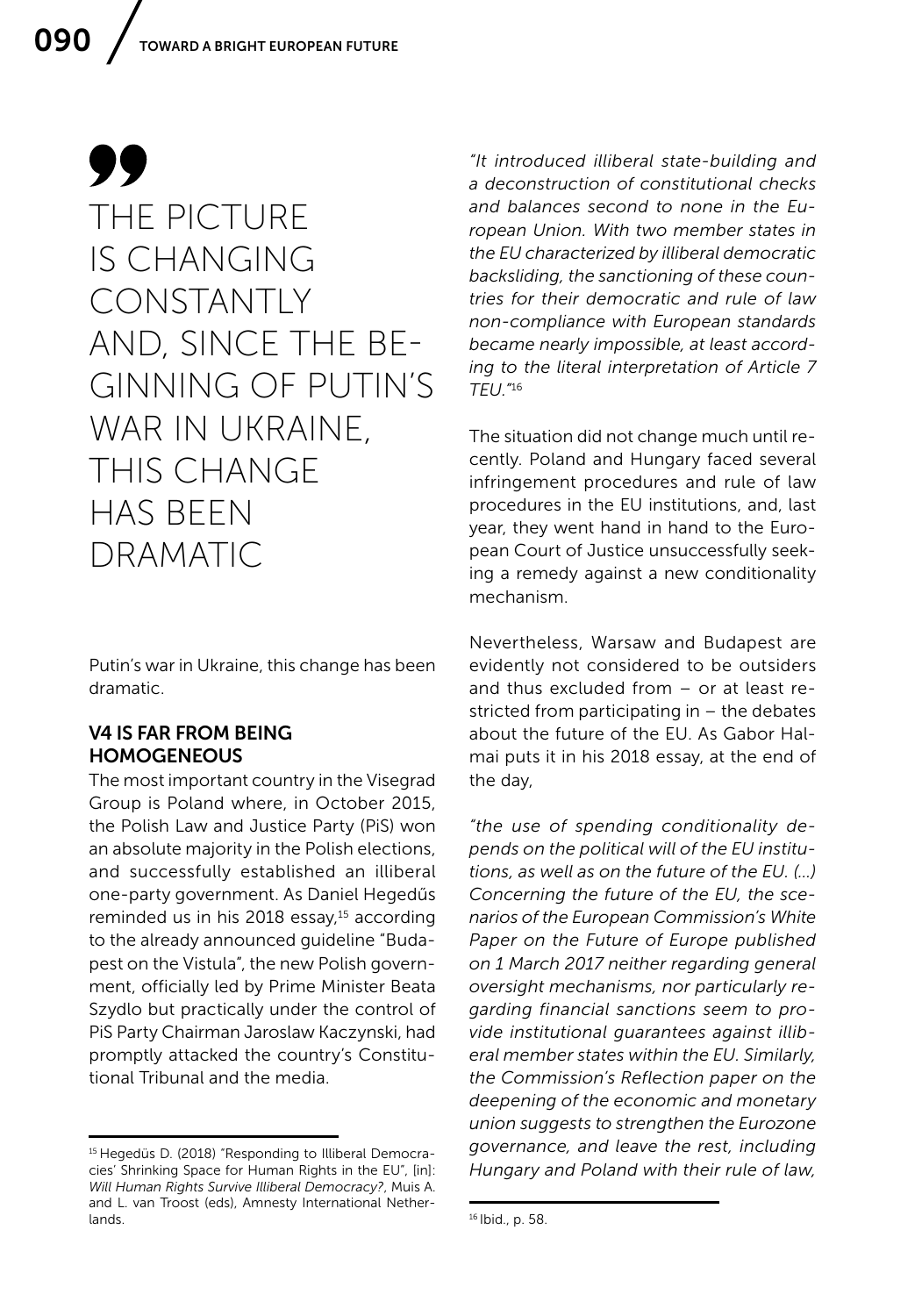#### *democracy and fundamental rights deficits behind."*<sup>17</sup>

PM Orbán has found a common language especially with Polish Prime Minister Mateusz Morawiecki. On April 1, 2021, the two heads of governments met with Italian Prime Minister Matteo Salvini in Budapest. According to the report of *MTI-Hungary Today*, Orbán said they had agreed to get involved in the debates about the future of Europe and prepare a programme. *"The debate will be a good opportunity to promote and strengthen our values in Europe,"* he said. Orbán explained the timing of the meeting with Morawiecki and Salvini by the fact that *"Fidesz decided to quit the European People's Party (EPP)."*18

Viktor Orbán described PM Morawiecki as Hungary's most faithful friend<sup>19</sup>. In a press statement, Morawiecki said they have trust in the future of Europe and the European Union and hold the firm conviction that they together would be able to build a road for Europe. European integration can further develop but *"for it to bear healthy fruits, its roots should not be neglected either,"*<sup>20</sup> the Polish prime minister said, stressing the need to return to Europe's Christian roots. He added that they believed Europe was "completely disintegrated" and damaged by various forces. The Brussels elite views Europe as a project for elite groups, he said,

77 POLAND AND HUNGARY FACED SEVERAL IN-FRINGEMENT PRO-CEDURES AND RULE OF LAW PROCE-DURES IN THE EU INSTITUTIONS, AND, LAST YEAR, THEY WENT HAND IN HAND TO THE EUROPEAN COURT OF JUSTICE UNSUCCESSFULLY SEEKING A REME-DY AGAINST A NEW CONDITIONALITY MECHANISM

adding that "we would like to represent a wide range of people."<sup>21</sup>

Nevertheless, Warsaw and Budapest could not count on the full support of Prague and Bratislava in the debate about the future of

<sup>&</sup>lt;sup>17</sup> Halmai, G. (2018) "How the EU Can and Should Cope with Illiberal Member States", [in]: *Quaderni Costituzional, Vol. 38*, pp. 334-335.

<sup>18</sup> Hegedüs D. (2018) "Responding to Illiberal Democracies' Shrinking Space for Human Rights in the EU", [in]: *Will Human Rights Survive Illiberal Democracy?*, Muis, A. and L. van Troost (eds.), Amnesty International Netherlands.

<sup>19</sup> Hegedüs D. (2018) "Responding to Illiberal Democracies' Shrinking Space for Human Rights in the EU", [in]: *Will Human Rights Survive Illiberal Democracy?*, Muis A. and L. van Troost (eds). Amnesty International Netherlands.

<sup>21</sup> [https://hungarytoday.hu/orban-morawiecki-salvini](https://hungarytoday.hu/orban-morawiecki-salvini-budapest/)[budapest/](https://hungarytoday.hu/orban-morawiecki-salvini-budapest/)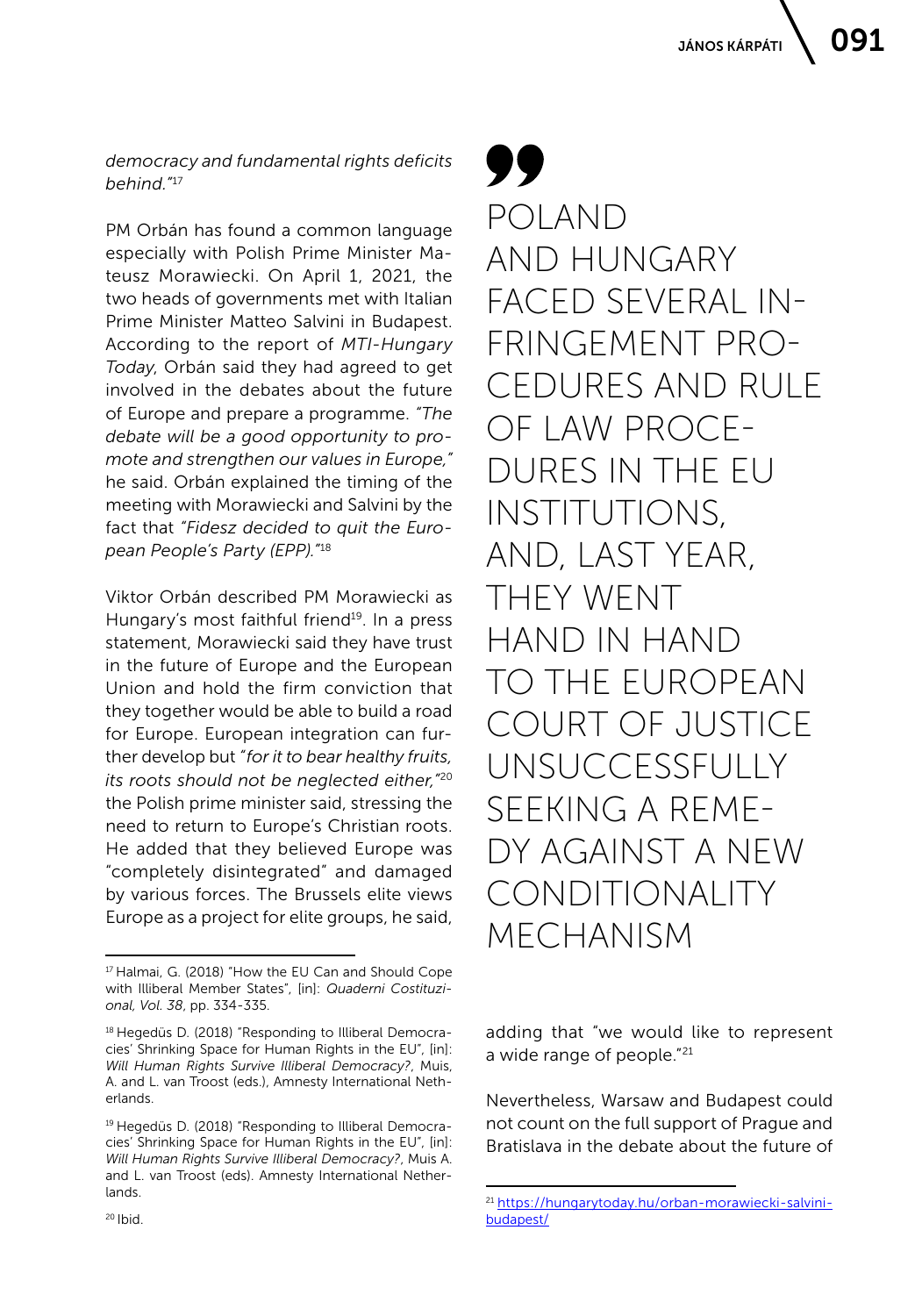Europe. In the Czech Republic, during the previous years of Andrej Babiš's government, Eurosceptic tendencies strengthened considerably but after the elections in October 2021, Petr Fiala became the new Prime Minister and he formed a government coalition of pro-European parties.

An article of *Politico*'s European edition dated January 7, 2022 wrote about the growing divergence between Poland and Hungary – dropping fast in most measures of what makes a liberal democracy – and Slovakia and the Czech Republic, both of which have seen recent government changes, sending them back into the EU mainstream. The article quoted Czech MEP Tomas Zdechovsky, a member of the center-right coalition party KDU-CSL, saying the new Czech government will prioritize relations with Slovakia and Poland, and will focus more on dialogue with Austria and Germany than the previous administration<sup>22</sup>.

As for the Slovak position, it was highlighted in a report of the European University Institute about the lecture by Ivan Korcok, the Minister of Foreign and European Affairs of Slovakia, held on November 22, 2021. Korcok was quite clear, saying that *"without rule of law there is no European Union, everything we have achieved so far is based on the Rule of Law. [...] One should not question this basic principle on which the European Union has been built." Minister Korcok added "from the perspective of my country, a Central European country, there is no better tool than trying to agree on common European solutions."*<sup>23</sup>

We can conclude that different positions exist in the four Visegrad countries to99 WARSAW AND BUDA-PEST ARE EVIDENTLY NOT CONSIDERED TO BE OUTSIDERS AND THUS XCLUDED FROM – OR AT LEAST RESTRICTED FROM PARTICIPATING IN – THE DEBATES ABOUT THE FUTURE OF THE EU

wards the idea of Europe. The Czech Republic often identifies itself as part of the West, irrespective of its geographic location. Slovakia, the only country which has already introduced the euro, is somewhat more traditional and perhaps less open to the so-called 'Multikulti', but it is definitely pro-Western now. Poland and Hungary have heated rule of law debates with Brussels, but Warsaw's strong anti-Kremlin sentiments bring Poland closer to European countries that try to build a stronger European identity. Hungary, Poland's traditional friend, nevertheless, lags behind.

#### UKRAINE: A FRIEND IN NEED

The Russian aggression against Ukraine has dramatically changed the possible future posture of Europe on the global scene. We are in the midst of warfare in Ukraine at the present time and, in this situation, it is

<sup>&</sup>lt;sup>22</sup> [https://www.politico.eu/article/central-europe-divid](https://www.politico.eu/article/central-europe-divided-visegrad-v4-alliance/)[ed-visegrad-v4-alliance/](https://www.politico.eu/article/central-europe-divided-visegrad-v4-alliance/)

<sup>23</sup> [https://www.eui.eu/news-hub?id=slovakian-minister](https://www.eui.eu/news-hub?id=slovakian-minister-ivan-korcok-joins-the-conversation-on-the-future-of-europe)[ivan-korcok-joins-the-conversation-on-the-future-of](https://www.eui.eu/news-hub?id=slovakian-minister-ivan-korcok-joins-the-conversation-on-the-future-of-europe)[europe](https://www.eui.eu/news-hub?id=slovakian-minister-ivan-korcok-joins-the-conversation-on-the-future-of-europe)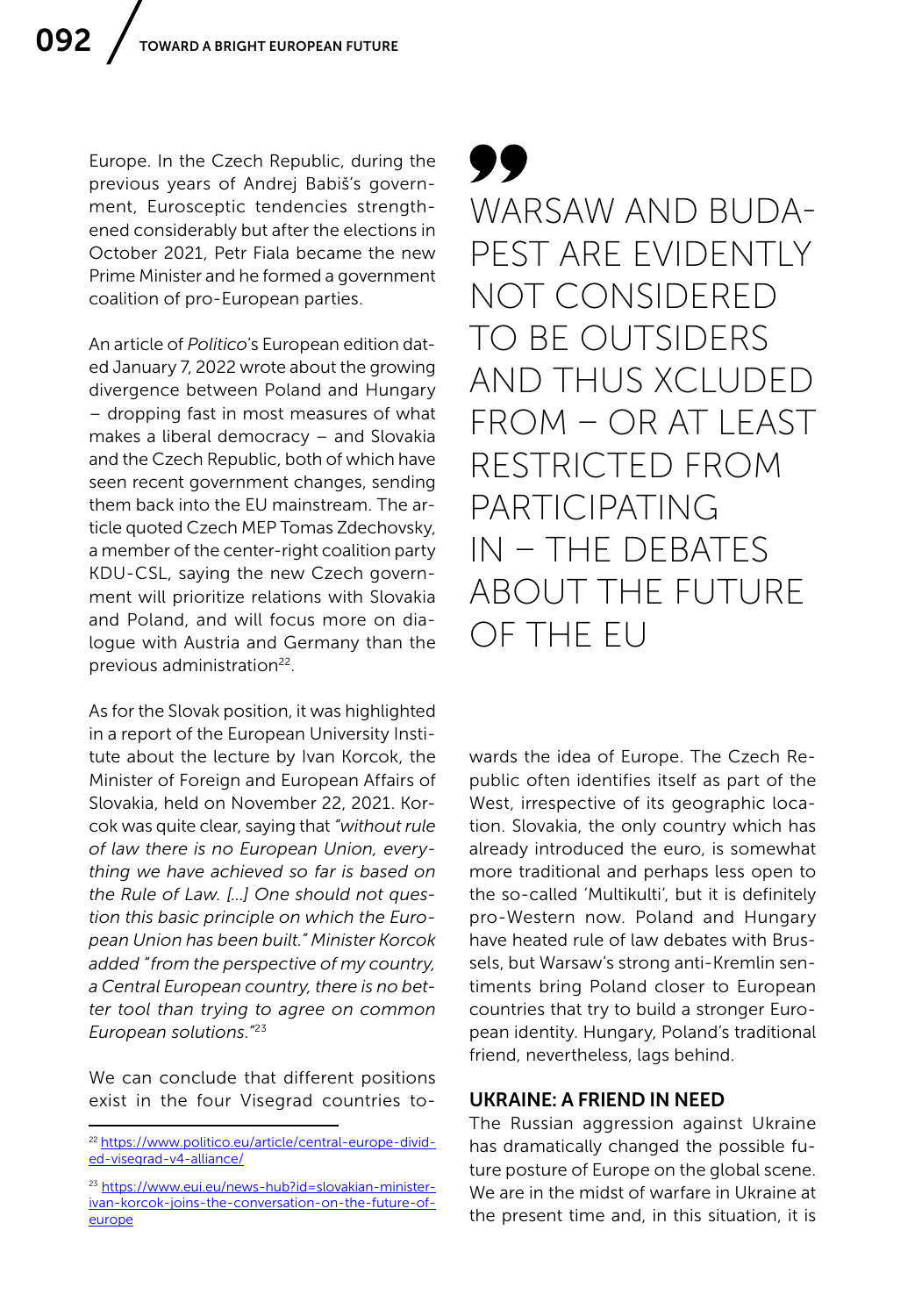too early to tell what the world will look like after the end of the fights. In any case, it is highly probable that without an eventual power change in Moscow, the relationship of Europe with Russia is going to be hostile. This is also true for the relationship between the United States and Russia. Europe will supposedly regain its importance in American strategic thinking.

Transatlantic solidarity is going to be strengthened, and there will be attempts to solidify cohesion among EU member states. If bipolar international order returns at least to the European continent, it will be extremely difficult – if not impossible – for the Hungarian government to maintain any ambiguity concerning its priorities. Viktor Orbán has been looked upon as Vladimir Putin's most important ally within the EU. This cannot be continued any longer and all EU member states, including Hungary, must take sides.

This new development does not necessarily undermine the very existence and the rivalry of alternative concepts in the European future. Nevertheless, it undoubtedly makes it difficult to argue against deeper integration – or at least coordination – in foreign, security, and defense policy.

At the same time, however, Vladimir Putin's war has highlighted the problems originating from the very different level of energy dependence in individual member states from Russia. This has provoked intensive discussions about possible means of answering this challenge and developing common European resilience. These debates reflect the fact that the debate about the future of the EU has swiftly – at least temporarily – changed its character. At the moment, it is not about theoretical institutional frameworks in a broader sense, but about practical steps to be taken without delay.

99 THE RUSSIAN AGGRESSION AGAINST UKRAINE HAS DRAMATICALIY CHANGED THE POSSIBLE FUTURE POSTURE OF EUROPE ON THE GLOBAL SCENE

Another special aspect of this whole complexity brought to the surface with the war is the question of the eventual creation of a European army. The Russian aggression has brutally raised the awareness of the military threat to Europe's security, but it remains to be seen what countermeasures can be expected. NATO member states on the eastern flank would clearly prefer increased American military presence, while in Western Europe the French concept of the EU's strategic sovereignty has considerable support. In the short term, at least, American deterrent build-up seems to be an adequate answer to the Russian challenge.

The European Union did not only condemn the Kremlin's behavior with the strongest possible terms, but also decided to introduce sanctions against Russia on an unprecedented scale, in several steps following each other. Hungary has been among the few EU member states to oppose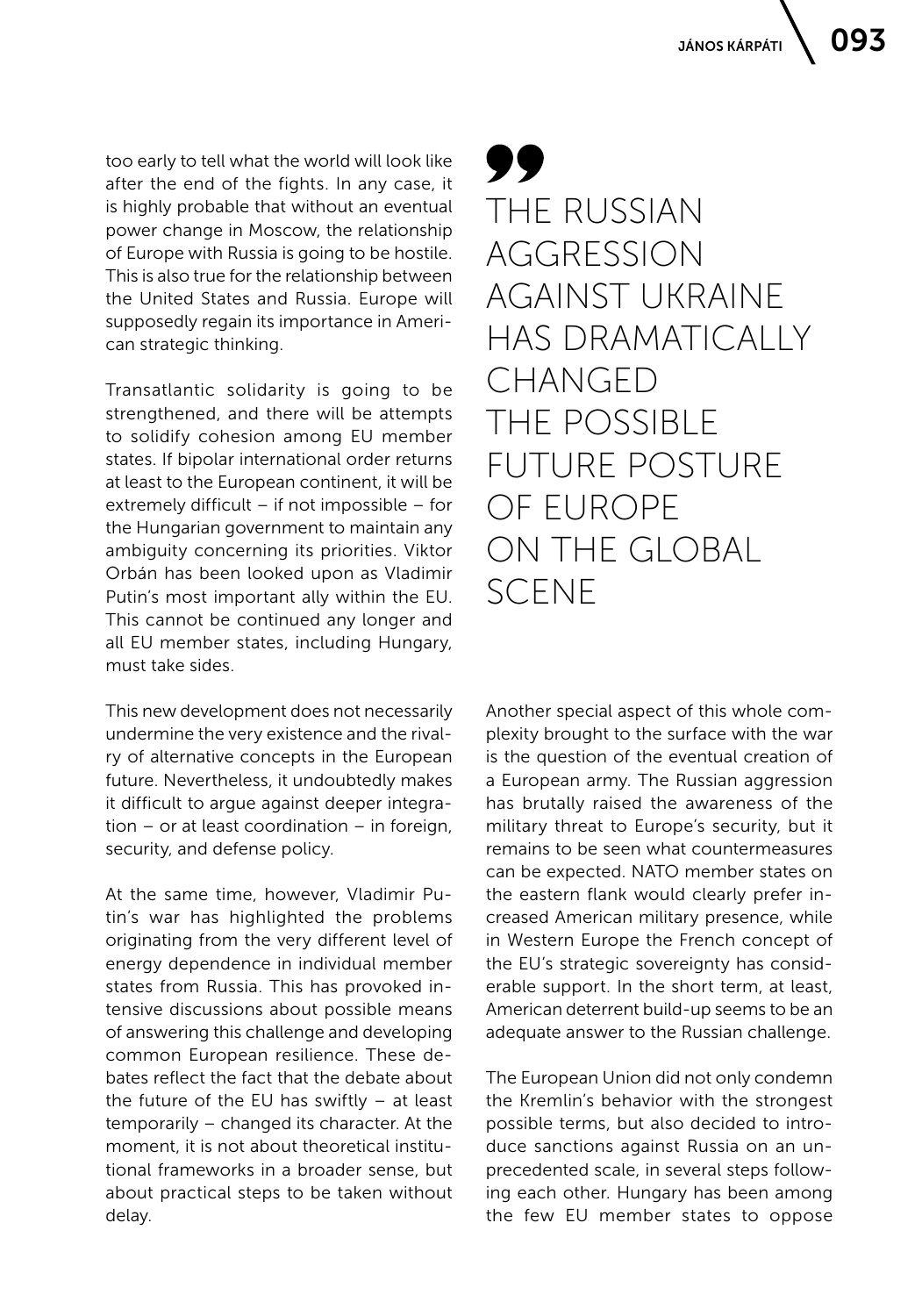99 THE RUSSIAN AGGRESSION HAS BRUTALLY RAISED THE AWARENESS OF THE MILITARY THREAT TO EUROPE'S SECURITY, BUT IT REMAINS TO BE SEEN WHAT COUNTER-MEASURES CAN BE EXPECTED

sanctions in the energy sector. It is understandable if we take into account that more than 80% of Hungary's gas consumption comes from Russia, while the EU average is 40%. As for sending weapons to Ukraine, it is again Hungary's refusal that is breaking the ranks, while Poland, with bitter historical experiences of Russian – not only Soviet but also Tsarist – oppression, is a fully dedicated supplier. In the Polish media, critical voices can be heard recently towards Orbán's government.

Nothing of these Polish-Hungarian tensions is touched upon in recent political declarations of the Visegrad Four. In their joint statement after their talks in London with British Prime Minister Boris Johnson

on March 8, 2022, the leaders of V4 condemned "Russia's aggression" against Ukraine. "*Together we offer our full support to the government and people of Ukraine as they stand up for the sovereignty of their*  country," the leaders added<sup>24</sup>.

In conclusion, it is fair to say that the common denominator of the Visegrad countries does not give a solid foundation for this group to promote a coherent and viable alternative scenario for the future of the EU. If there was any real chance at all for opposing the mainstream European integration project, for advocating a loose cooperation of sovereign nation states within the EU, Vladimir Putin's decision to invade Ukraine swept it away overnight.

#### CONCLUSIONS

Even without the Russian invasion of Ukraine, the European landscape did not offer too many chances for Euroscepticism, mainly because there exists no clear and comprehensive alternative vision to the integration efforts. Different Eurosceptic players cannot agree exactly on what kind of 'Brussels centralization' they should fight against.

Hungary and Poland do not want to accept all European rule-of-law requirements – in this sense, they can be qualified as 'souvereignists' – but they claim they are entitled to receive EU funds without any restrictions. However, a certain level of funding requires an adequate level of integration, and in this respect, Warsaw and Budapest are rather 'integrationalists.'

The V4 countries do not want to accept migrants from Asia and Africa. The Ukrainian refugee wave has not changed this hesitance, and Hungary's unlawful border practices in the south remain in place. The

<sup>24</sup> [https://twitter.com/V4\\_PRES](https://twitter.com/V4_PRES)